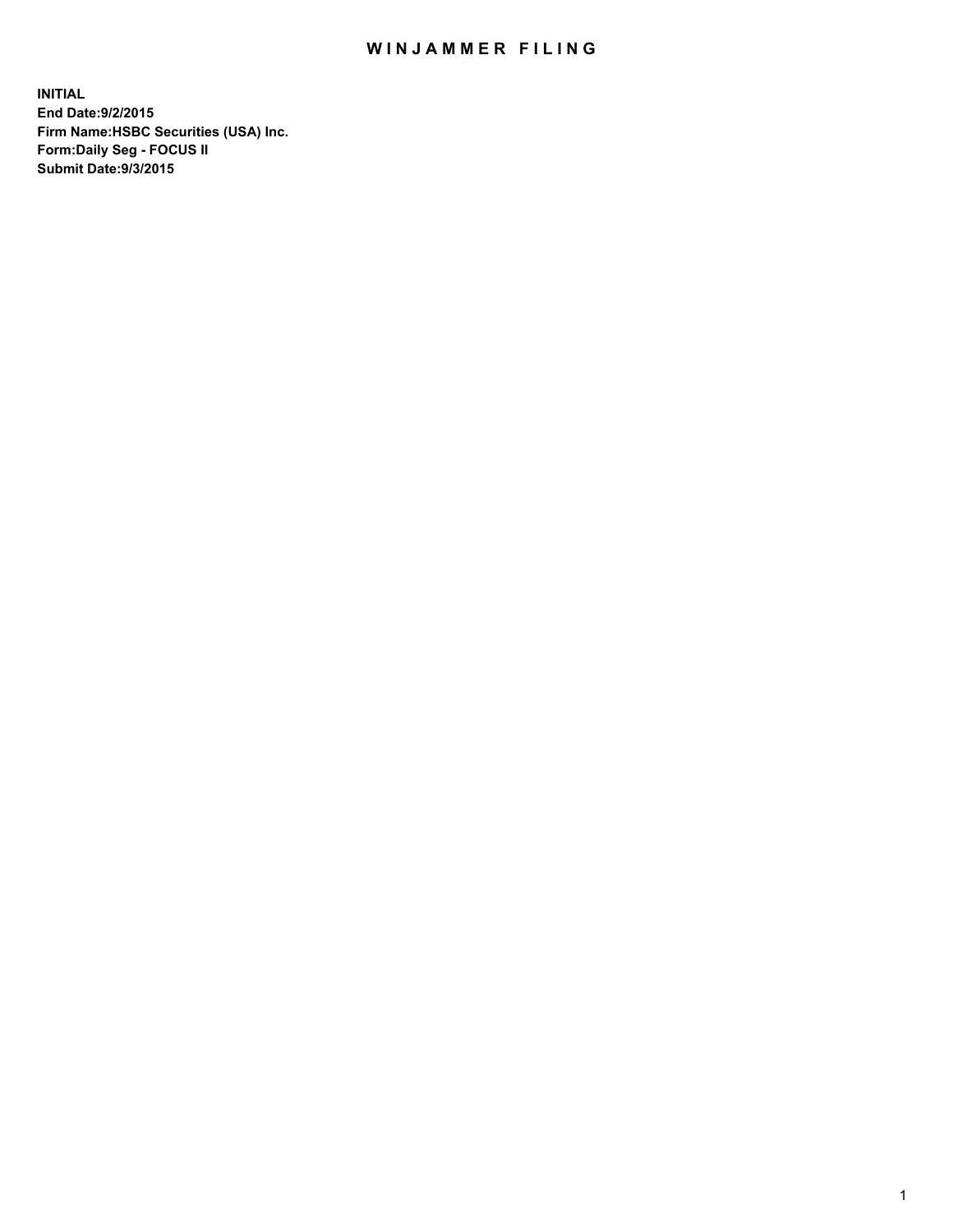## **INITIAL End Date:9/2/2015 Firm Name:HSBC Securities (USA) Inc. Form:Daily Seg - FOCUS II Submit Date:9/3/2015 Daily Segregation - Cover Page**

| Name of Company<br><b>Contact Name</b><br><b>Contact Phone Number</b><br><b>Contact Email Address</b>                                                                                                                                                                                                                          | <b>HSBC Securities (USA) Inc.</b><br><b>Steven Richardson</b><br>212-525-6445<br>steven.richardson@us.hsbc.com |
|--------------------------------------------------------------------------------------------------------------------------------------------------------------------------------------------------------------------------------------------------------------------------------------------------------------------------------|----------------------------------------------------------------------------------------------------------------|
| FCM's Customer Segregated Funds Residual Interest Target (choose one):<br>a. Minimum dollar amount: ; or<br>b. Minimum percentage of customer segregated funds required:%; or<br>c. Dollar amount range between: and; or<br>d. Percentage range of customer segregated funds required between:% and%.                          | 50,000,000<br>00<br>00                                                                                         |
| FCM's Customer Secured Amount Funds Residual Interest Target (choose one):<br>a. Minimum dollar amount: ; or<br>b. Minimum percentage of customer secured funds required:%; or<br>c. Dollar amount range between: and; or<br>d. Percentage range of customer secured funds required between:% and%.                            | 10,000,000<br>0 <sub>0</sub><br>00                                                                             |
| FCM's Cleared Swaps Customer Collateral Residual Interest Target (choose one):<br>a. Minimum dollar amount: ; or<br>b. Minimum percentage of cleared swaps customer collateral required:% ; or<br>c. Dollar amount range between: and; or<br>d. Percentage range of cleared swaps customer collateral required between:% and%. | 70,000,000<br><u>00</u><br><u>00</u>                                                                           |

Attach supporting documents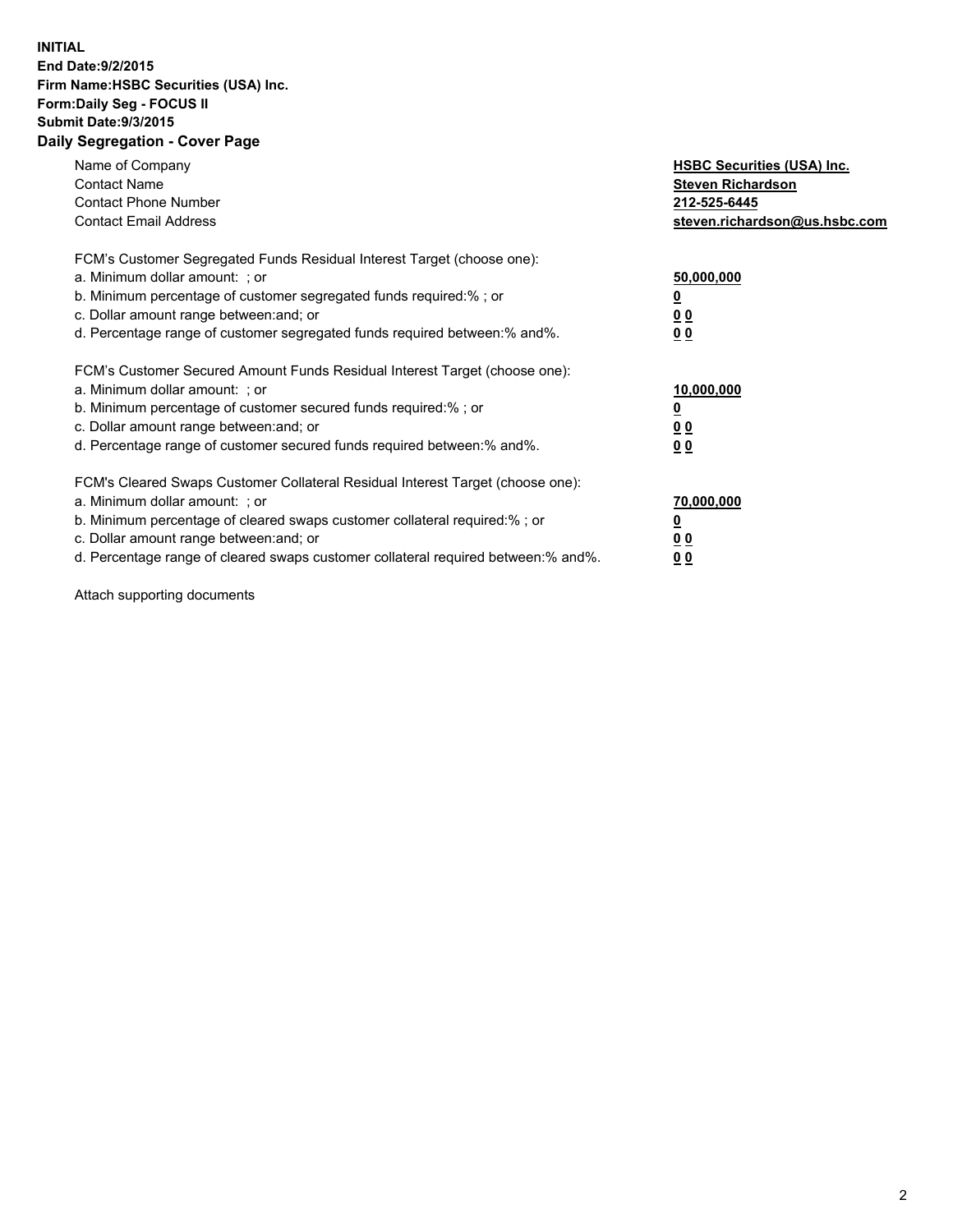**INITIAL End Date:9/2/2015 Firm Name:HSBC Securities (USA) Inc. Form:Daily Seg - FOCUS II Submit Date:9/3/2015 Daily Segregation - Secured Amounts** Foreign Futures and Foreign Options Secured Amounts Amount required to be set aside pursuant to law, rule or regulation of a foreign government or a rule of a self-regulatory organization authorized thereunder **0** [7305] 1. Net ledger balance - Foreign Futures and Foreign Option Trading - All Customers A. Cash **60,562,472** [7315] B. Securities (at market) **85,293,696** [7317] 2. Net unrealized profit (loss) in open futures contracts traded on a foreign board of trade **-3,215,970** [7325] 3. Exchange traded options a. Market value of open option contracts purchased on a foreign board of trade **0** [7335] b. Market value of open contracts granted (sold) on a foreign board of trade **0** [7337] 4. Net equity (deficit) (add lines 1. 2. and 3.) **142,640,198** [7345] 5. Account liquidating to a deficit and account with a debit balances - gross amount **908,585** [7351] Less: amount offset by customer owned securities **-902,630** [7352] **5,955** [7354] 6. Amount required to be set aside as the secured amount - Net Liquidating Equity Method (add lines 4 and 5) **142,646,153** [7355] 7. Greater of amount required to be set aside pursuant to foreign jurisdiction (above) or line 6. **142,646,152** [7360] FUNDS DEPOSITED IN SEPARATE REGULATION 30.7 ACCOUNTS 1. Cash in banks A. Banks located in the United States **4,048,103** [7500] B. Other banks qualified under Regulation 30.7 **0** [7520] **4,048,103** [7530] 2. Securities A. In safekeeping with banks located in the United States **85,293,696** [7540] B. In safekeeping with other banks qualified under Regulation 30.7 **0** [7560] **85,293,696** [7570] 3. Equities with registered futures commission merchants A. Cash **0** [7580] B. Securities **0** [7590] C. Unrealized gain (loss) on open futures contracts **0** [7600] D. Value of long option contracts **0** [7610] E. Value of short option contracts **0** [7615] **0** [7620] 4. Amounts held by clearing organizations of foreign boards of trade A. Cash **0** [7640] B. Securities **0** [7650] C. Amount due to (from) clearing organization - daily variation **0** [7660] D. Value of long option contracts **0** [7670] E. Value of short option contracts **0** [7675] **0** [7680] 5. Amounts held by members of foreign boards of trade A. Cash **87,610,857** [7700] B. Securities **0** [7710] C. Unrealized gain (loss) on open futures contracts **-3,215,970** [7720] D. Value of long option contracts **0** [7730] E. Value of short option contracts **0** [7735] **84,394,887** [7740] 6. Amounts with other depositories designated by a foreign board of trade **0** [7760] 7. Segregated funds on hand **0** [7765] 8. Total funds in separate section 30.7 accounts **173,736,686** [7770] 9. Excess (deficiency) Set Aside for Secured Amount (subtract line 7 Secured Statement Page 1 from Line 8) **31,090,534** [7380] 10. Management Target Amount for Excess funds in separate section 30.7 accounts **10,000,000** [7780] 11. Excess (deficiency) funds in separate 30.7 accounts over (under) Management Target **21,090,534** [7785]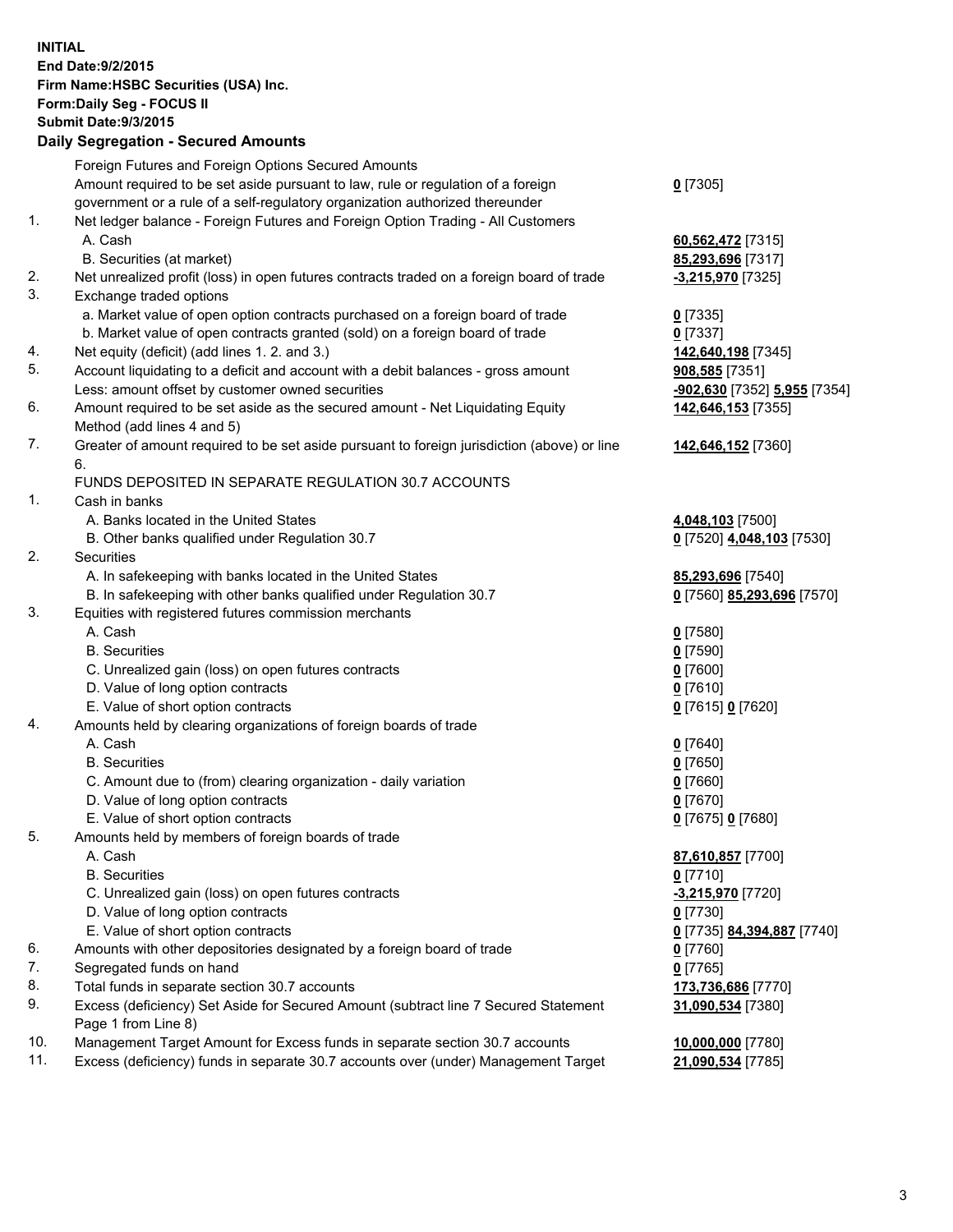| <b>INITIAL</b>                        |                                                                                     |                              |  |  |  |  |
|---------------------------------------|-------------------------------------------------------------------------------------|------------------------------|--|--|--|--|
| End Date: 9/2/2015                    |                                                                                     |                              |  |  |  |  |
| Firm Name: HSBC Securities (USA) Inc. |                                                                                     |                              |  |  |  |  |
|                                       | Form: Daily Seg - FOCUS II                                                          |                              |  |  |  |  |
|                                       | <b>Submit Date: 9/3/2015</b>                                                        |                              |  |  |  |  |
|                                       | Daily Segregation - Segregation Statement                                           |                              |  |  |  |  |
|                                       | SEGREGATION REQUIREMENTS(Section 4d(2) of the CEAct)                                |                              |  |  |  |  |
| 1.                                    | Net ledger balance                                                                  |                              |  |  |  |  |
|                                       | A. Cash                                                                             | 954,822,389 [7010]           |  |  |  |  |
|                                       | B. Securities (at market)                                                           | 824,772,151 [7020]           |  |  |  |  |
| 2.                                    | Net unrealized profit (loss) in open futures contracts traded on a contract market  | -490,541,639 [7030]          |  |  |  |  |
| 3.                                    | Exchange traded options                                                             |                              |  |  |  |  |
|                                       | A. Add market value of open option contracts purchased on a contract market         | 122,358,464 [7032]           |  |  |  |  |
|                                       | B. Deduct market value of open option contracts granted (sold) on a contract market | -21,595,209 [7033]           |  |  |  |  |
| 4.                                    | Net equity (deficit) (add lines 1, 2 and 3)                                         | 1,389,816,156 [7040]         |  |  |  |  |
| 5.                                    | Accounts liquidating to a deficit and accounts with                                 |                              |  |  |  |  |
|                                       | debit balances - gross amount                                                       | 17,744,725 [7045]            |  |  |  |  |
|                                       | Less: amount offset by customer securities                                          | -5,377,518 [7047] 12,367,207 |  |  |  |  |
|                                       |                                                                                     | [7050]                       |  |  |  |  |
| 6.                                    | Amount required to be segregated (add lines 4 and 5)                                | 1,402,183,363 [7060]         |  |  |  |  |
|                                       | FUNDS IN SEGREGATED ACCOUNTS                                                        |                              |  |  |  |  |
| 7.                                    | Deposited in segregated funds bank accounts                                         |                              |  |  |  |  |
|                                       | A. Cash                                                                             | 145,850,181 [7070]           |  |  |  |  |
|                                       | B. Securities representing investments of customers' funds (at market)              | $0$ [7080]                   |  |  |  |  |
|                                       | C. Securities held for particular customers or option customers in lieu of cash (at | 114,818,698 [7090]           |  |  |  |  |
|                                       | market)                                                                             |                              |  |  |  |  |
| 8.                                    | Margins on deposit with derivatives clearing organizations of contract markets      |                              |  |  |  |  |
|                                       | A. Cash                                                                             | 31,441,082 [7100]            |  |  |  |  |
|                                       | B. Securities representing investments of customers' funds (at market)              | 274,542,500 [7110]           |  |  |  |  |
|                                       | C. Securities held for particular customers or option customers in lieu of cash (at | 709,953,453 [7120]           |  |  |  |  |
|                                       | market)                                                                             |                              |  |  |  |  |
| 9.                                    | Net settlement from (to) derivatives clearing organizations of contract markets     | 109,094,693 [7130]           |  |  |  |  |
| 10.                                   | Exchange traded options                                                             |                              |  |  |  |  |
|                                       | A. Value of open long option contracts                                              | 122,358,464 [7132]           |  |  |  |  |
|                                       | B. Value of open short option contracts                                             | -21,595,209 [7133]           |  |  |  |  |
| 11.                                   | Net equities with other FCMs                                                        |                              |  |  |  |  |
|                                       | A. Net liquidating equity                                                           | 81,366,321 [7140]            |  |  |  |  |
|                                       | B. Securities representing investments of customers' funds (at market)              | $0$ [7160]                   |  |  |  |  |
|                                       | C. Securities held for particular customers or option customers in lieu of cash (at | $0$ [7170]                   |  |  |  |  |
|                                       | market)                                                                             |                              |  |  |  |  |
| 12.                                   | Segregated funds on hand                                                            | $0$ [7150]                   |  |  |  |  |
| 13.                                   | Total amount in segregation (add lines 7 through 12)                                | 1,567,830,183 [7180]         |  |  |  |  |
| 14.                                   | Excess (deficiency) funds in segregation (subtract line 6 from line 13)             | 165,646,820 [7190]           |  |  |  |  |
| 15.                                   | Management Target Amount for Excess funds in segregation                            | 50,000,000 [7194]            |  |  |  |  |
| 16.                                   | Excess (deficiency) funds in segregation over (under) Management Target Amount      | 115,646,820 [7198]           |  |  |  |  |
|                                       | Excess                                                                              |                              |  |  |  |  |